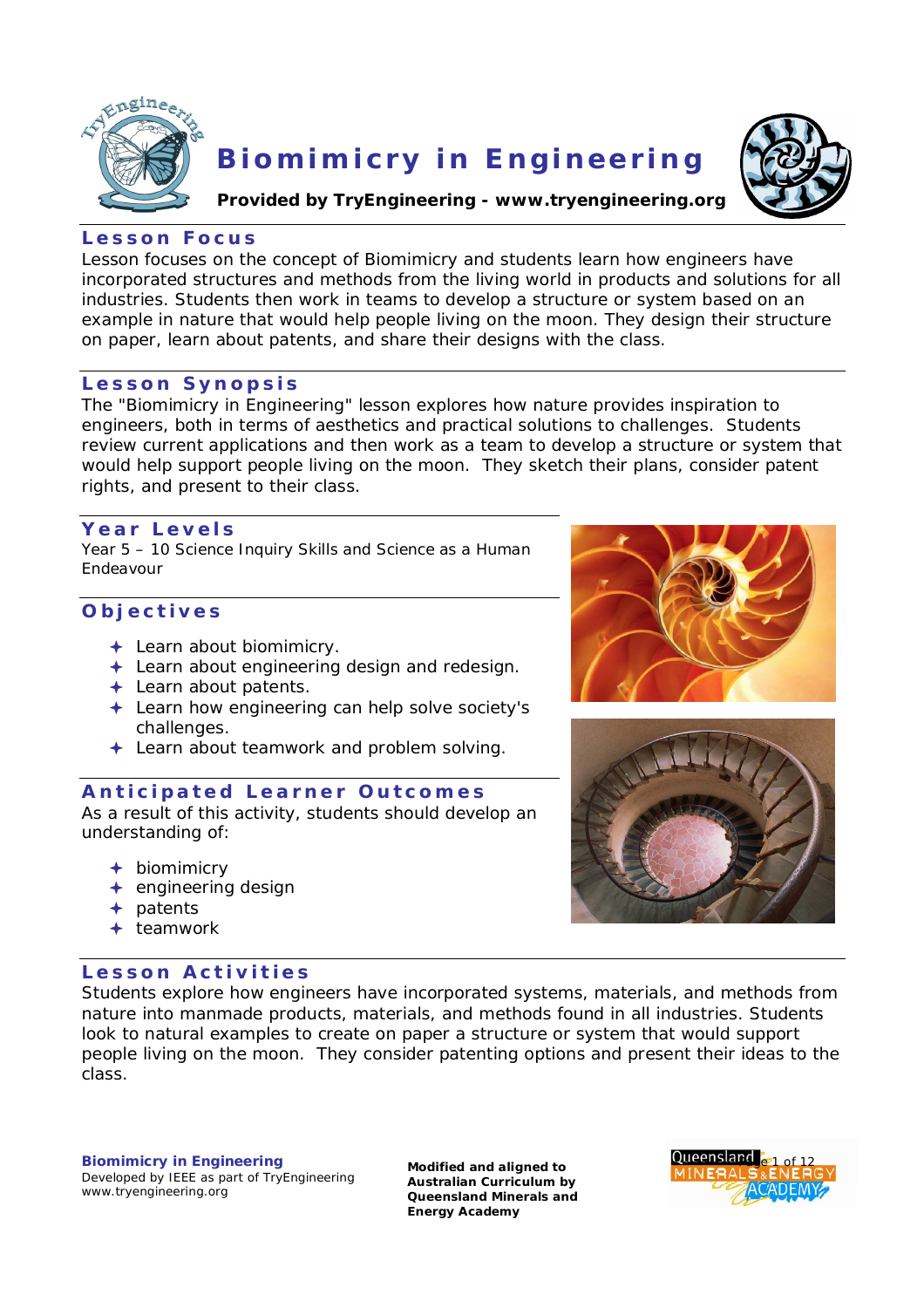## **R e s o u r c e s / M a t e r i a l s**

- Teacher Resource Documents (attached)
- Student Resource Sheet (attached)
- Student Worksheet (attached)

## **Alignment to Curriculum Frameworks**

See curriculum alignment sheet at end of lesson.

## **Internet Connections**

- TryEngineering ([www.tryengineering.org\)](http://www.tryengineering.org))
- Biometrics Architecture ([http://biomimetic-architecture.com\)](http://biomimetic-architecture.com))
- The Centre for Biomimetics at the University of Reading, UK [\(www.reading.ac.uk/biomimetics\)](http://www.reading.ac.uk/biomimetics))
- Ask Nature ([www.asknature.org\)](http://www.asknature.org))
- esp@cenet European Patent Office Search ([www.espacenet.com/access/\)](http://www.espacenet.com/access/))
- U.S. Patent and Trademark Office [\(www.uspto.gov/patents\)](http://www.uspto.gov/patents))
- Curriculum Links [\(www.acara.edu.au\)](http://www.acara.edu.au))

#### **R e c o m m e n d e d R e a d i n g**

- Biomimicry: Innovation Inspired by Nature (ISBN: 978-0060533229)
- Biomimetics: Biologically Inspired Technologies (ISBN: 978-0849331633)
- The Gecko's Foot: Bio- Inspiration: Engineering New Materials from Nature (ISBN: 978-0393337976)
- Biomimicry for Optimization, Control, and Automation (ISBN: 978-1852338046)
- ← How to Make Patent Drawings (ISBN: 978-1413306538)

### **Optional Writing Activity**

 Write an essay or a paragraph about one example of how engineers have looked to nature to help find solutions to societal challenges.

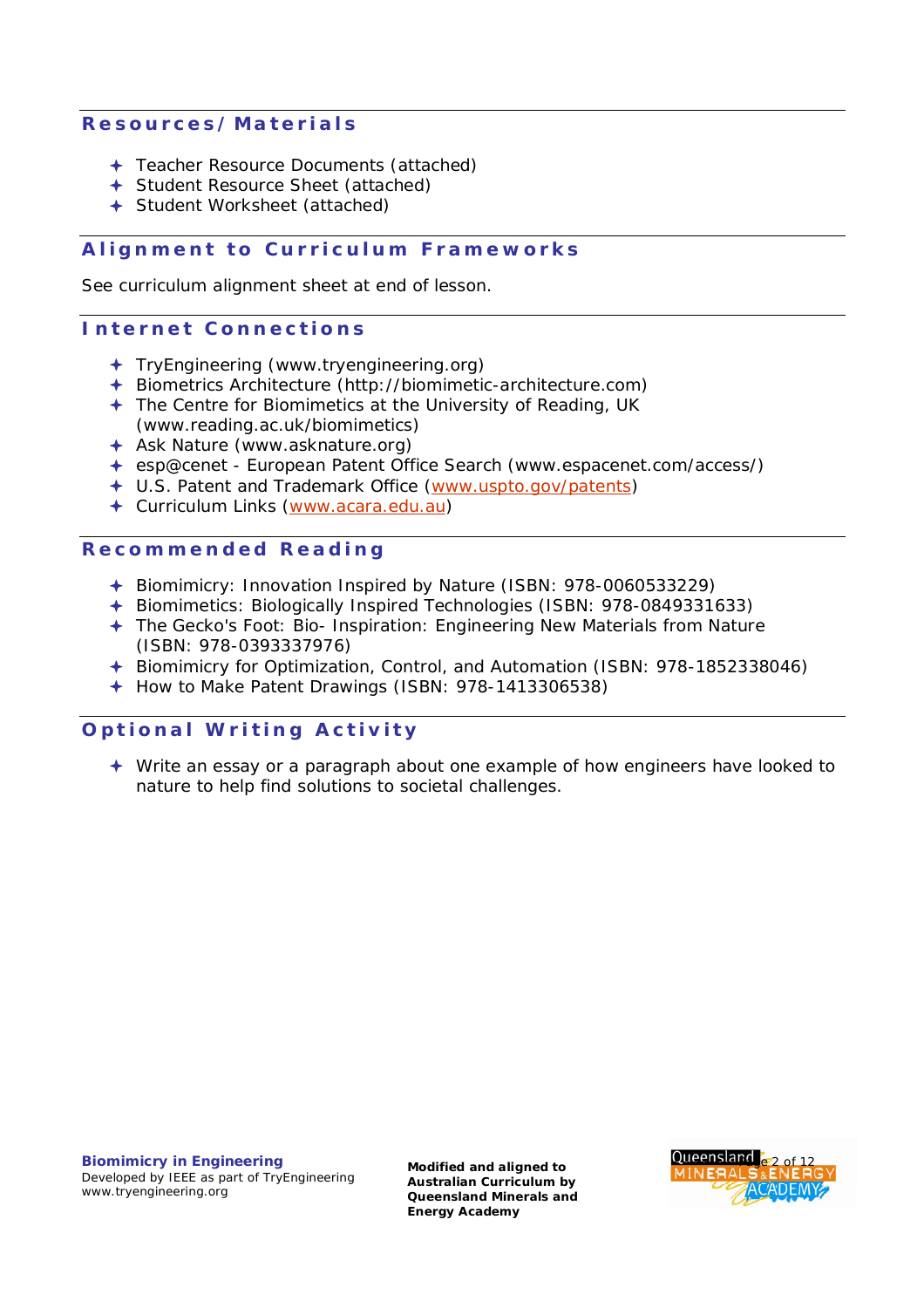## **For Teachers: T e a c h e r R e s o u r c e s**

### **Lesson Goal**

The "Biomimicry in Engineering" lesson explores how nature provides inspiration to engineers, both in terms of aesthetics and practical solutions to challenges. Students review current applications and then work as a team to develop a structure or system that would help support people living on the moon. They sketch their plans, consider patent rights, and present to their class.

#### **Lesson Objectives**

- Learn about biomimicry.
- Learn about engineering design and redesign.
- Learn about patents.
- Learn how engineering can help solve society's challenges.
- Learn about teamwork and problem solving.

### **Materials**

- Student Resource Sheets
- Student Worksheets
- Student Team Materials: paper, pen, pencil; access to the internet is optional though helpful.

#### **Procedure**

- 1. Show students the student reference sheets. These may be read in class or provided as reading material for the prior night's homework.
- 2. To introduce the lesson, consider asking the students how nature engineers a product -- like a leaf. Ask them to think about the functionality of shapes such as a conch shell or palm leaf, and how they support the structure. Another point might be to look at how a lotus leaf beads up water…and consider that it is the tiny "hairs" on the surface of the leaf that suspend water beads.
- 3. Teams will consider their challenge, conduct research into other examples of biomimicry and decide whether they are going to design a building, a system, or some other product for use on the moon that incorporates biomimicry.
- 4. Teams next develop a detailed drawing showing their product or system from at least two perspectives and including a written description of how the design works.
- 5. Teams present their ideas to the class and complete a reflection sheet.

#### ◆ Time Needed

One to two 45 minute sessions.

**Biomimicry in Engineering** Developed by IEEE as part of TryEngineering [www.tryengineering.org](http://www.tryengineering.org)





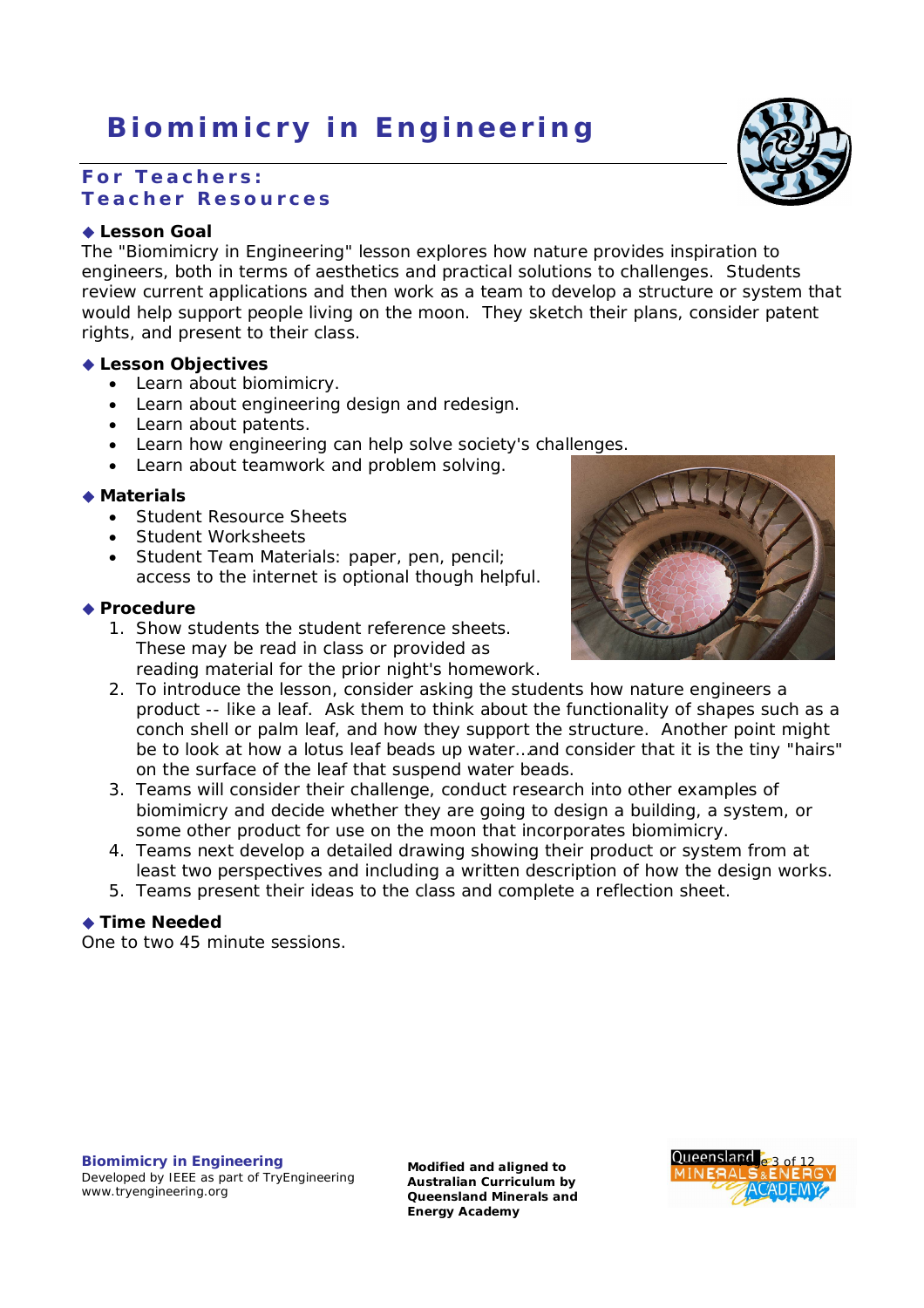## Student Resource: **All About Patents**



A patent for an invention is the grant of a property right to the inventor, issued by a country's Patent and Trademark Office. The procedure for granting patents, the requirements placed on the patentee, and the extent of the exclusive rights vary widely between countries according to national laws and international agreements. In Australia, the term of a new patent is 20 years from the date on which the application for the patent was filed or, in special cases, from the date an earlier related application was filed, subject to the payment of maintenance fees. *Standard patents* gives long term protection and control over an invention. The invention claimed in a standard patent must be new, involve an inventive step and be able to made and used in an industry. *Innovation patents* lasts for 8 years and is designed to protect inventions that do not meet the inventive threshold required for standard patents. The innovative patent requires an innovation step rather than an inventive step, to protect an incremental advance on existing technology rather than a groundbreaking invention. *Plant breeder rights* are legally enforceable and gives the breeder exclusive rights to commercially use, sell and direct the production, sale and distribution of the plants. Hybrid tea roses, Silver Queen corn, and Better Boy tomatoes are all types of plant patents.

## **Famous Patents**

**Safety Pin:** The patent for the "safety pin" was issued on April 10, 1849 to Walter Hunt, of New York. Hunt's pin was made from one piece of wire, which was coiled into a spring at one end and a separate clasp and point at the other end, allowing the point of the wire to be forced by the spring into the clasp.

**Dishwasher:** A patent for the first practical dish washing machine was issued December 28, 1886 to Josephine Garis Cochran of Shelbyville, Illinois. She was wealthy, entertained often, and wanted a machine that could wash dishes quickly, and without breaking them. When she couldn't find one, she built it herself. DESIGN

### ◆ How to Register a Patent



Each country, or sometimes a region has its own patent procedures. For example, in Australia you apply to the government to patent a new product. Wherever you are, you have to design your product on paper or on a computer and specifically show why your design is different from others. On the left is one of the first drawings of the Coca Cola bottle, and on the right, is a copy of the patent design. You also need to check to see if someone else has already invented what you think you did! Try searching for a patent at <http://www.ipaustralia.gov.au/>.

48.160 Patented Nov. 16, 1915.  $16.2$ .<br>Thiness,<br>The Morrassis

**Biomimicry in Engineering** Developed by IEEE as part of TryEngineering [www.tryengineering.org](http://www.tryengineering.org)

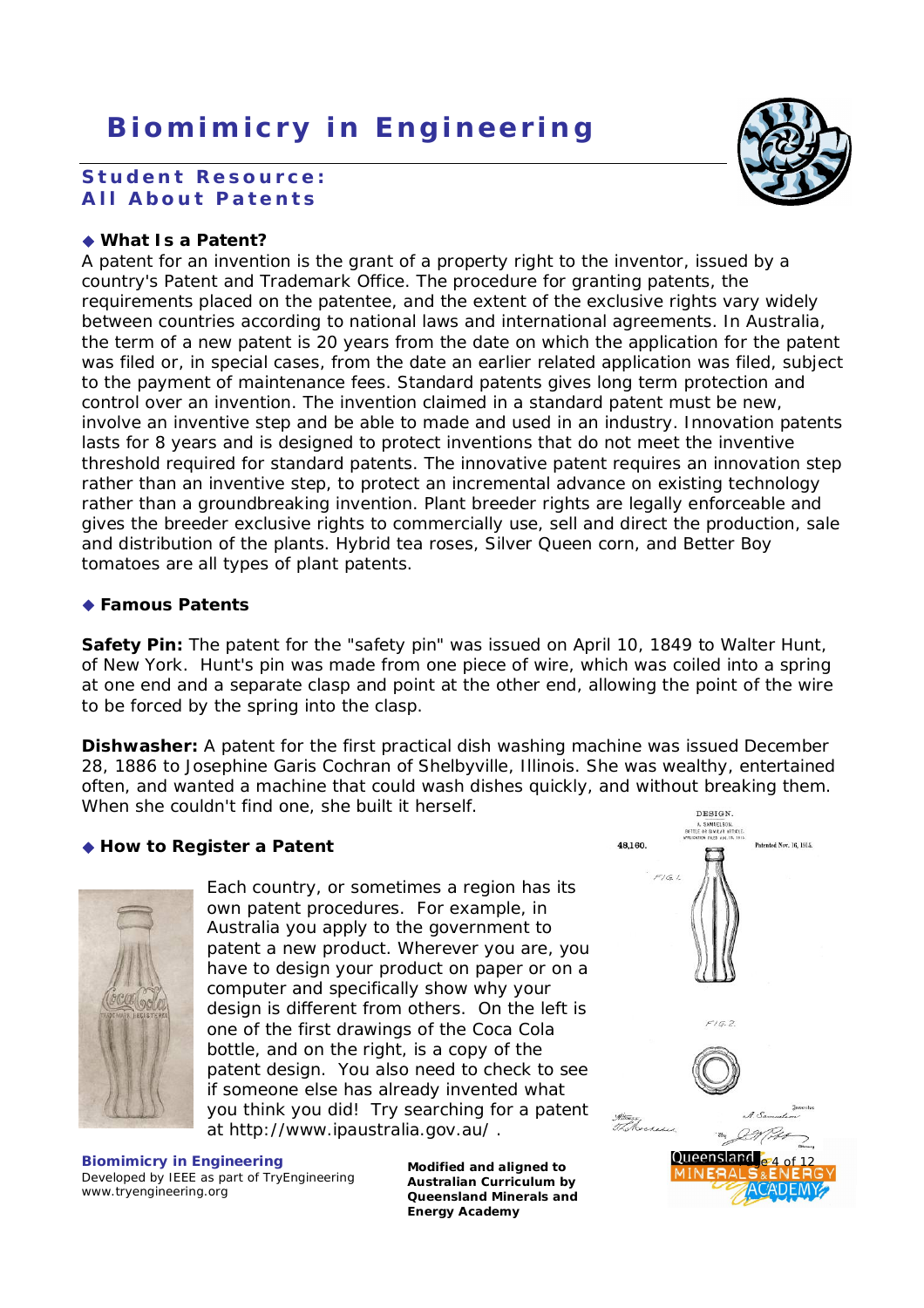## Student Worksheet: What is Biomimicry?

People have always been inspired by nature -- and engineers are no exception! Throughout history, structures, systems, and materials developed by engineers have had roots in natural structures, systems, and materials. For example, the echolocation used by bats in the dark have helped lead to improvements in cane technology for blind people.

Others have looked to the methods beetles use to draw water from fog, or how the structure of a lotus leaf can help keep moisture away from the surface -- this has led to changing the surface of fabrics at the nanoscale so they too repel water. And, gecko tape mimics the feed of a gecko lizard by including nanoscopic hairs. Other engineers have looked to the way tower building termites have structures designed to maintain a constant temperature in climates with wide temperature swings. The Eastgate building in Harare, Zimbabwe has passive, self-cooling systems modeled on termite mounds. The building, a mixture of offices, shops and car parking, uses an average of 90 per cent less energy than a comparable structure saving more than \$3.5 million since opening in the 1990s.

### **How butterflies' wings could cut bank fraud**

University of Cambridge scientists and engineers recently discovered a way of mimicking the stunningly bright and beautiful colours found on the wings of tropical butterflies. The findings could have important applications in the security printing industry, helping to make bank notes and credit cards harder to forge. Mimicking nature's most colourful, eyecatching surfaces has proved elusive. This is partly because rather than relying on

pigments, these colours are produced by light bouncing off microscopic structures on the insects' wings. Mathias Kolle, working with Professor Ullrich Steiner and Professor Jeremy Baumberg of the University of Cambridge, studied the Indonesian Peacock or Swallowtail butterfly (*Papilio blumei*) (Image at right is courtesy: University of Cambridge), whose wing scales are composed of intricate, microscopic structures that resemble the inside of an egg carton. Because of their shape and the fact that they are made up of alternate layers of cuticle and air, these structures produce intense colours. Using a combination of

nanofabrication procedures - including self-assembly and atomic layer deposition - Kolle and his colleagues made structurally identical copies of the butterfly scales, and these copies produced the same vivid colours as the butterflies' wings. As well as helping scientists gain a deeper understanding of the physics behind these butterflies' colours, being able to mimic them has promising applications in security printing.

#### **China Winter Olympics**

The National Aquatic Center in Beijing, China structure stands on enormous twisted beams around the exterior similar to a nest. The designing team studied some countless natural nests for understanding the weaving pattern of the threads. Some hundreds of models were created for the design.

### **Biomimicry in Engineering 2008 and 2008 120 and 2ligned to 120 and 2008 120 and 2008 120 and 2008 120 and 2008 120 and 2008 120 and 2008 120 and 2008 120 and 2008 120 and 2008 120 and 2008 120 and 2008 120 and 2008 120 an**

Developed by IEEE as part of TryEngineering [www.tryengineering.org](http://www.tryengineering.org)







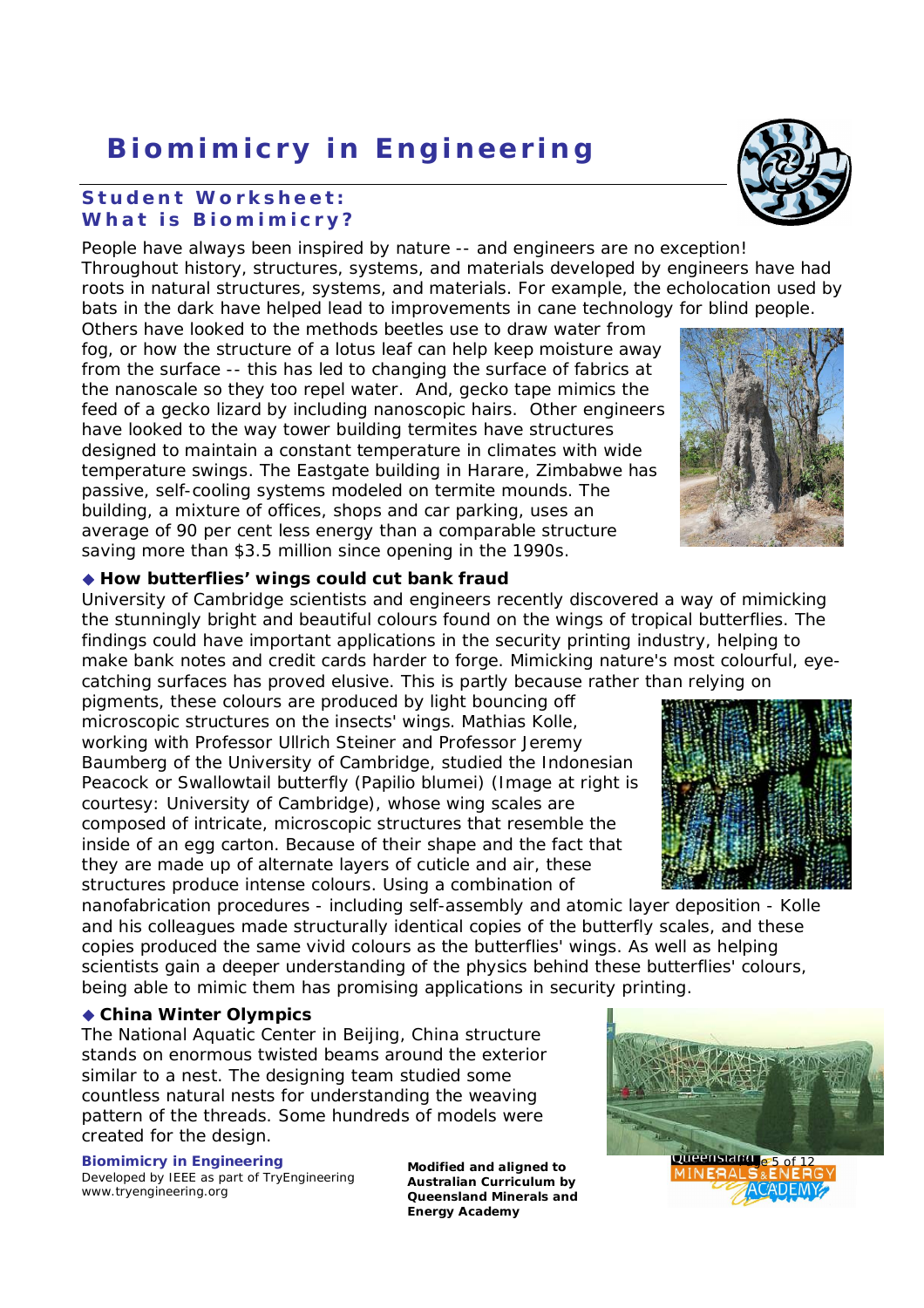## Student Worksheet:

#### **Engineering Teamwork and Planning**

You are part of a team of engineers given the challenge of developing a system or building that would be based on the moon that is based on a product or system found in nature.

You'll research ideas online, then work as a team to develop a drawn diagram. You'll also consider patenting your idea, and present your designs to your class.

#### Nov. 21, 1961 **G. DE MESTRAL** SEPARABLE FASTENING DEVICE Filed May 9, 1958

Fig. 2

 $\mathscr{F}$ tą, 1a

### **Research Phase**

Read the materials provided to you by your teacher. If you have access to the internet, also visit Asknature.org, and take some time to explore the various challenges and solutions nature has to offer. For example, you might search for "store oxygen" or "termites" or anything related to what you are considering working on. Gain ideas by seeing what others are working on.

### **Planning and Design Phase**

Leonardo da Vinci both studied how birds fly and also drew intricate illustrations of his designs in preparation for construction. In the same way, George de Mestral, a Swiss engineer hiking in the Alps found that many burs from a burdock tree were sticking to his clothing….he later invented what is now known as Velcro. But he also had to draw his ideas in order to gain a patent for his invention. You can see one page of his patent to the right. Mechanising the process of weaving the hooks took eight years, and it took another year to create the loom that trimmed the loops after weaving them. It took him about a decade to create a mechanised process that worked. He submitted his idea for patent in Switzerland in 1951 and the patent was granted in 1955.

Now it is your turn! On a separate piece of paper draw a detailed diagram showing several views of your system, similar to what might be required for a patent. Present this plan to your class. Be sure to list the materials you might need and include a paragraph or more describing how your invention works and how it relates to nature….what makes it an example of Biomimicry?

#### **Presentation Phase**

Present your ideas, drawings, and connection to Biomimicry to the class, the complete the reflection sheet.

## **Biomimicry in Engineering <b>Page 12** of 12 of 12 of 12 of 12 of 12 of 12 of 12 of 12 of 12 of 12 of 12 of 12 of 12 of 12 of 12 of 12 of 12 of 12 of 12 of 12 of 12 of 12 of 12 of 12 of 12 of 12 of 12 of 12 of 12 of 12 of 12

Developed by IEEE as part of TryEngineering [www.tryengineering.org](http://www.tryengineering.org)

**Modified and aligned to Australian Curriculum by Queensland Minerals and Energy Academy**



Fig. 4







3.009.235

4 Sheets-Sheet 2

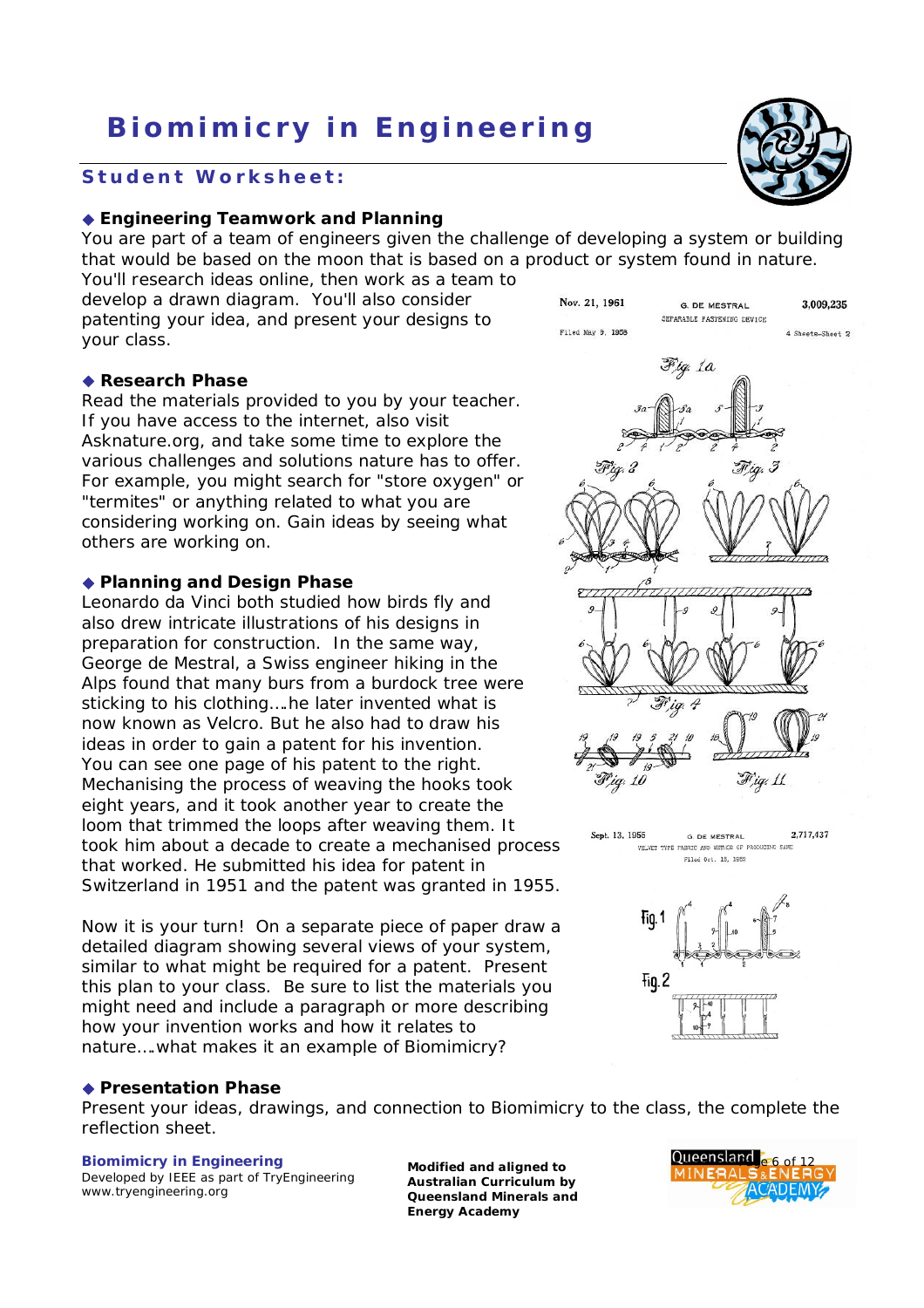

## Student Worksheet:

### **◆ Reflection**

Complete the reflection questions below:

1. What was the most interesting proposed use of biomimicry that was developed in your class presentations? Why?

- 2. Do you think that your design is patentable? Is it unique enough to be approved?
- 3. Do you think your product, building, or system would work if manufactured?
- 4. Do you think that you could raise funds to pay for manufacturing? How would you go about raising funds?
- 5. Do you think that many engineers explore solutions from nature into their inventions?
- 6. Did you think that working as a team made this project easier or harder? Why?

## **Biomimicry in Engineering**

**Biomimicry in Engineering 2 of 12 of 12 of 12 of 12 of 12 of 12 of 12 of 12 of 12 of 12 of 12 of 12 of 12 of 12 of 12 of 12 of 12 of 12 of 12 of 12 of 12 of 12 of 12 of 12 of 12 of 12 of 12 of 12 of 12 of 12 of 12 of 12 o** Developed by IEEE as part of TryEngineering [www.tryengineering.org](http://www.tryengineering.org) **For Teachers:** 

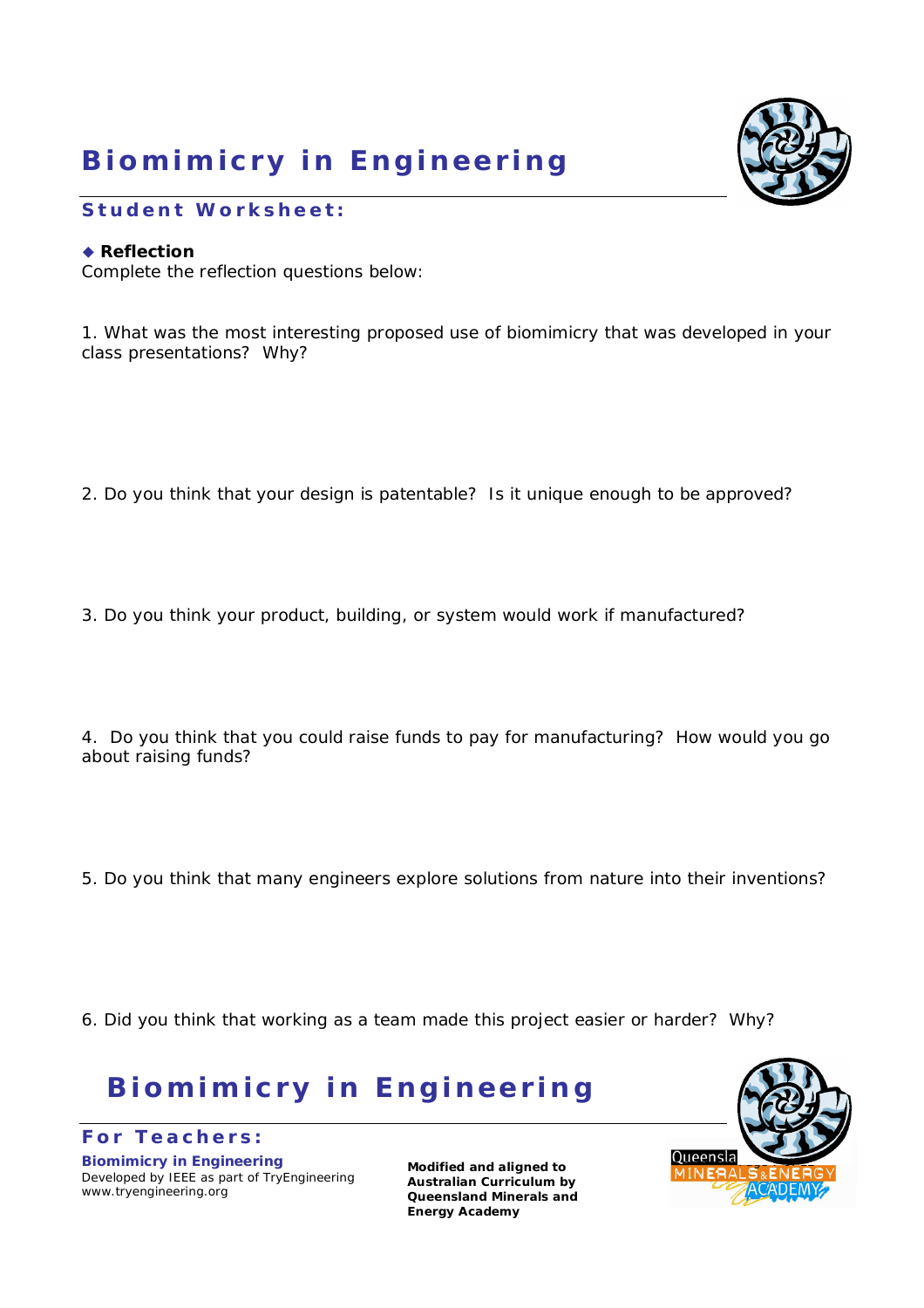## **Alignment to Curriculum Frameworks**

Note: All lesson plans in this series are aligned to the Australian Curriculum for both Science.

## **Science Inquiry Skills**

### **Year 5**

With guidance, select appropriate investigation methods to answer questions or solve problems. (**ACSIS086**)

Use equipment and materials safely, identifying potential risks (**ACSIS088**)

Suggest improvements to the methods used to investigate a question or solve a problem (**ACSIS091**)

## **Year 6**

With guidance, select appropriate investigation methods to answer questions or solve problems. (**ACSIS103**)

Use equipment and materials safely, identifying potential risks (**ACSIS105**)

Suggest improvements to the methods used to investigate a question or solve a problem (**ACSIS108**)

## **Year 7**

Collaboratively and individually plan and conduct a range of investigation types including fieldwork and experiments, ensuring safety and ethical guidelines are followed (**ACSIS125**)

Reflect on the method used to investigate a question or solve a problem, including evaluating the quality of data collected, and identify improvements to the method **(ACSIS131)**

### **Year 8**

Collaboratively and individually plan and conduct a range of investigation types including fieldwork and experiments, ensuring safety and ethical guidelines are followed (**ACSIS140**)

Reflect on the method used to investigate a question or solve a problem, including evaluating the quality of data collected, and identify improvements to the method **(ACSIS146)**

## **Year 9**

Plan, select and use appropriate investigation methods, including fieldwork and laboratory experimentation, to collect reliable data; assess risk and address ethical issues associated with these methods **(ACSIS165)**

Select and use appropriate equipment, including digital technologies, to systematically and accurately collect and record data **(ACSIS166)**

**Biomimicry in Engineering 2 of 2 of 12 of 12 of 12 of 12 of 12 of 12 of 12 of 12 of 12 of 12 of 12 of 12 of 12 of 12 of 12 of 12 of 12 of 12 of 12 of 12 of 12 of 12 of 12 of 12 of 12 of 12 of 12 of 12 of 12 of 12 of 12 of** Developed by IEEE as part of TryEngineering [www.tryengineering.org](http://www.tryengineering.org)

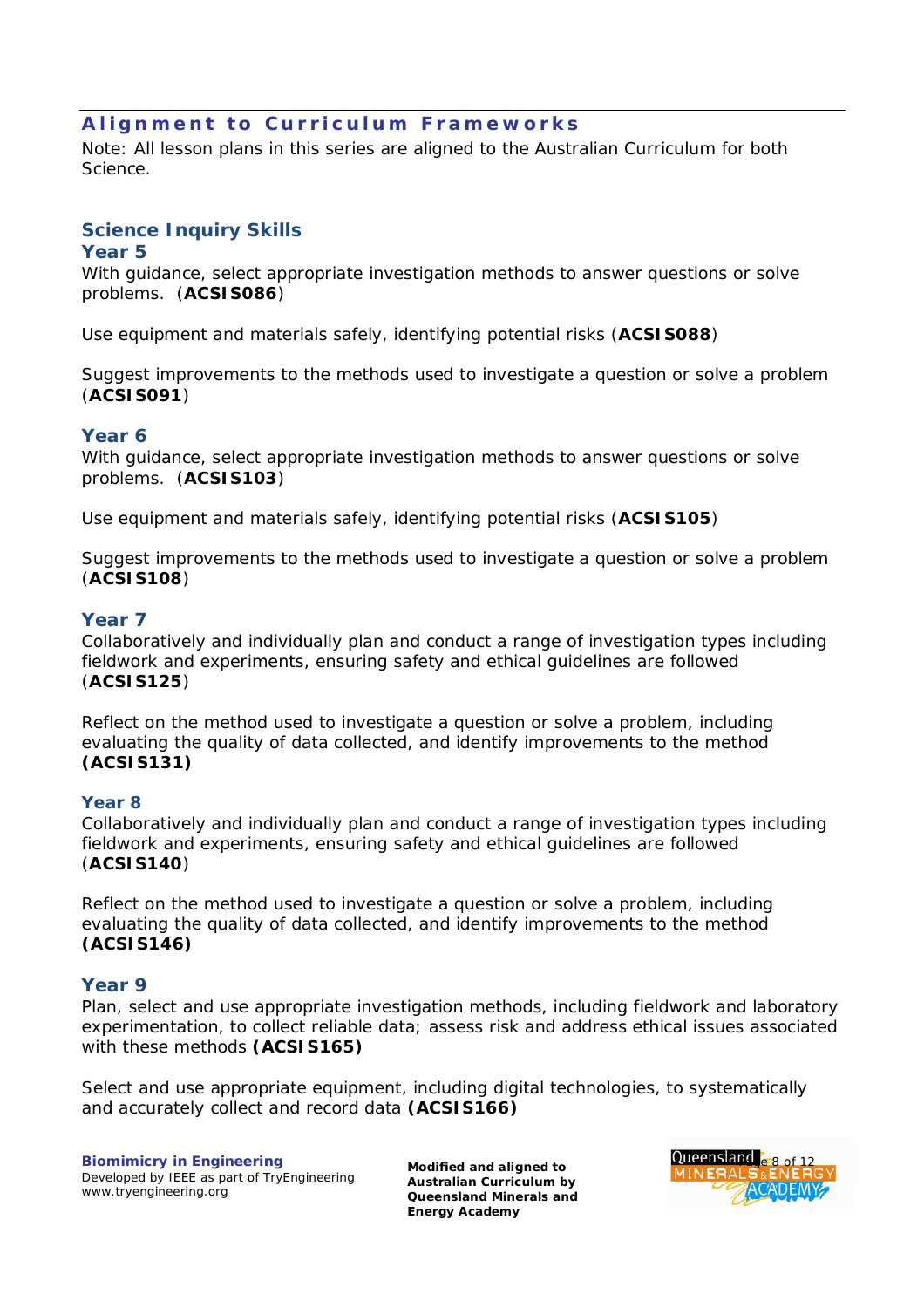Evaluate conclusions, including identifying sources of uncertainty and possible alternative explanations, and describe specific ways to improve the quality of the data **(ACSIS171)**

#### **Year 10**

Plan, select and use appropriate investigation methods, including fieldwork and laboratory experimentation, to collect reliable data; assess risk and address ethical issues associated with these methods **(ACSIS199)**

Select and use appropriate equipment, including digital technologies, to systematically and accurately collect and record data **(ACSIS200)**

Evaluate conclusions, including identifying sources of uncertainty and possible alternative explanations, and describe specific ways to improve the quality of the data **(ACSIS205)**

#### **Science as a Human Endeavour**

#### **Year 5**

Science involves testing predictions by gathering data and using evidence to develop explanations of events and phenomena **(ACSHE081)**

Scientific understandings, discoveries and inventions are used to solve problems and directly affect people's lives **(ACSHE083)**

#### **Year 6**

Science involves testing predictions by gathering data and using evidence to develop explanations of events and phenomena **(ACSHE098)**

Scientific understandings, discoveries and inventions are used to solve problems and directly affect people's lives **(ACSHE100)**

#### **Year 7**

Science knowledge can develop through collaboration and connecting ideas across the disciplines of science **(ACSHE223)**

People use understanding and skills from across the disciplines of science in their occupations **(ACSHE224)**

#### **Year 8**

Science knowledge can develop through collaboration and connecting ideas across the disciplines of science **(ACSHE226)**

People use understanding and skills from across the disciplines of science in their occupations **(ACSHE227)**

#### **Year 9**

Advances in scientific understanding often rely on developments in technology and technological advances are often linked to scientific discoveries **(ACSHE158)**

**Biomimicry in Engineering 2 of 12 of 12 of 12 of 12 of 12 of 12 of 12 of 12 of 12 of 12 of 12 of 12 of 12 of 12 of 12 of 12 of 12 of 12 of 12 of 12 of 12 of 12 of 12 of 12 of 12 of 12 of 12 of 12 of 12 of 12 of 12 of 12 o** Developed by IEEE as part of TryEngineering [www.tryengineering.org](http://www.tryengineering.org)

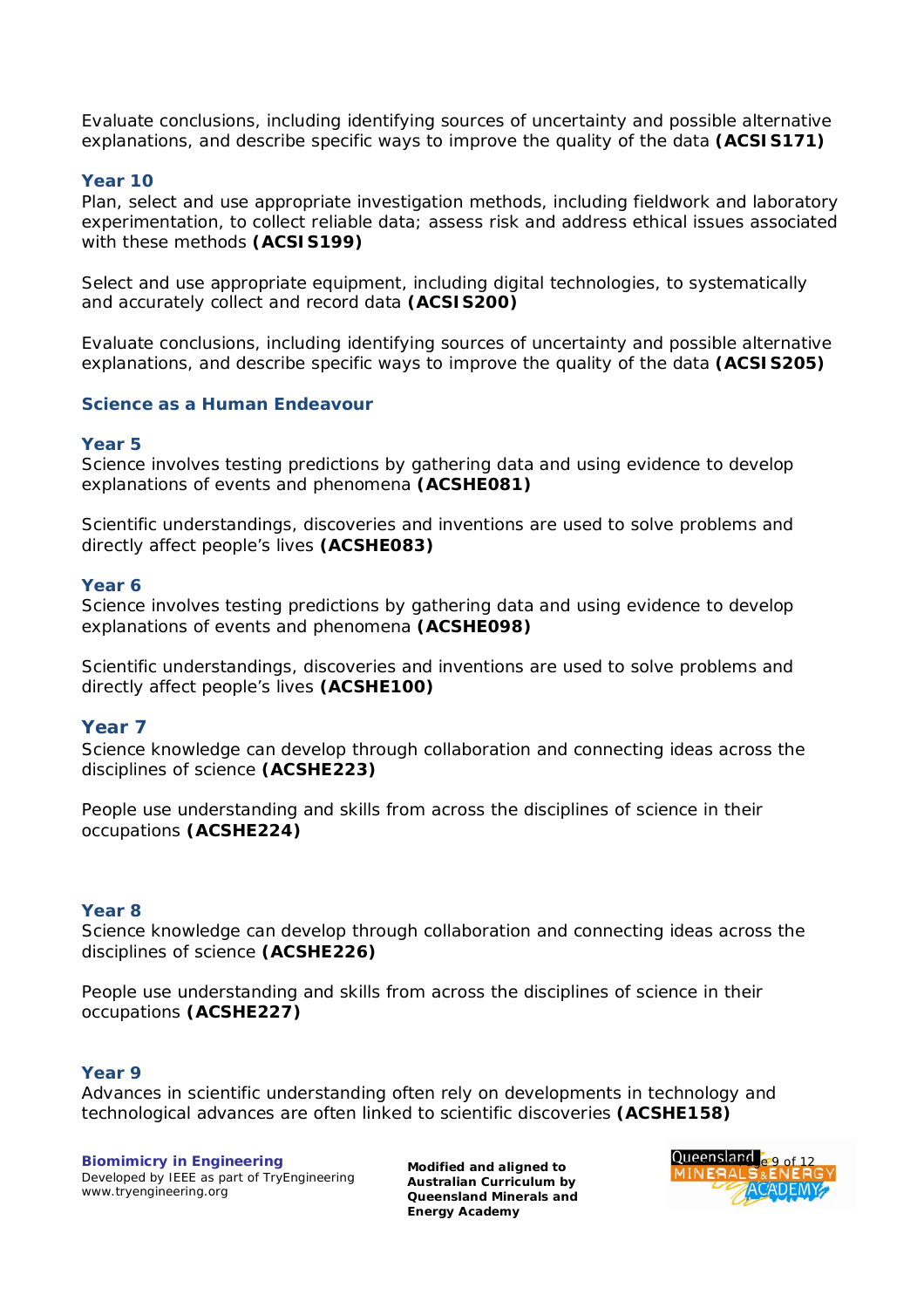Advances in science and emerging sciences and technologies can significantly affect people's lives, including generating new career opportunities **(ACSHE161)**

### **Year 10**

Advances in scientific understanding often rely on developments in technology and technological advances are often linked to scientific discoveries **(ACSHE192)**

Advances in science and emerging sciences and technologies can significantly affect people's lives, including generating new career opportunities **(ACSHE195)**

| <b>Mathematics Links with Science</b><br>Curriculum<br>(Skills used in this activity)                                                   | <b>General Capabilities</b>                                                                              | <b>Cross-Curriculum Priorities</b> |
|-----------------------------------------------------------------------------------------------------------------------------------------|----------------------------------------------------------------------------------------------------------|------------------------------------|
| Process data using simple<br>$\bullet$<br>tables<br>Analysis of patterns and<br>$\bullet$<br>trends<br>Use of metric units<br>$\bullet$ | Literacy<br>Numeracy<br>Critical and creative thinking<br>Personal and social capacity<br>ICT capability | Sustainability                     |

## **Science Achievement Standards**

### **Year 5**

By the end of Year 5, students classify substances according to their observable properties and behaviours. They explain everyday phenomena associated with the transfer of light. They describe the key features of our solar system. They analyse how the form of living things enables them to function in their environments. Students discuss how scientific developments have affected people's lives and how science knowledge develops from many people's contributions.

*Students follow instructions to pose questions for investigation, predict what might happen when variables are changed, and plan investigation methods. They use equipment in ways that are safe and improve the accuracy of their observations*. Students construct tables and graphs to organise and identify patterns. They use patterns in their data to suggest explanations and refer to data when they report their findings. They describe ways to improve the fairness of their methods and communicate their ideas, methods and findings using a range of texts.

#### **Year 6**

By the end of Year 6, students compare and classify different types of observable changes in materials. They analyse requirements for the transfer of electricity and describe how energy can be transformed from one form to another to generate electricity. They explain how natural events cause rapid changes to the Earth's surface. They decide and predict the effect of environmental changes on individual living things. Students explain how scientific knowledge is used in decision making and identify contributions to the development of science by people from a range of cultures.

**Biomimicry in Engineering 2008 and 12 of 12 of 12 of 12 of 12 of 12 of 12 of 12 of 12 of 12 of 12 of 12 of 12 of 12 of 12 of 12 of 12 of 12 of 12 of 12 of 12 of 12 of 12 of 12 of 12 of 12 of 12 of 12 of 12 of 12 of 12 of** Developed by IEEE as part of TryEngineering [www.tryengineering.org](http://www.tryengineering.org)

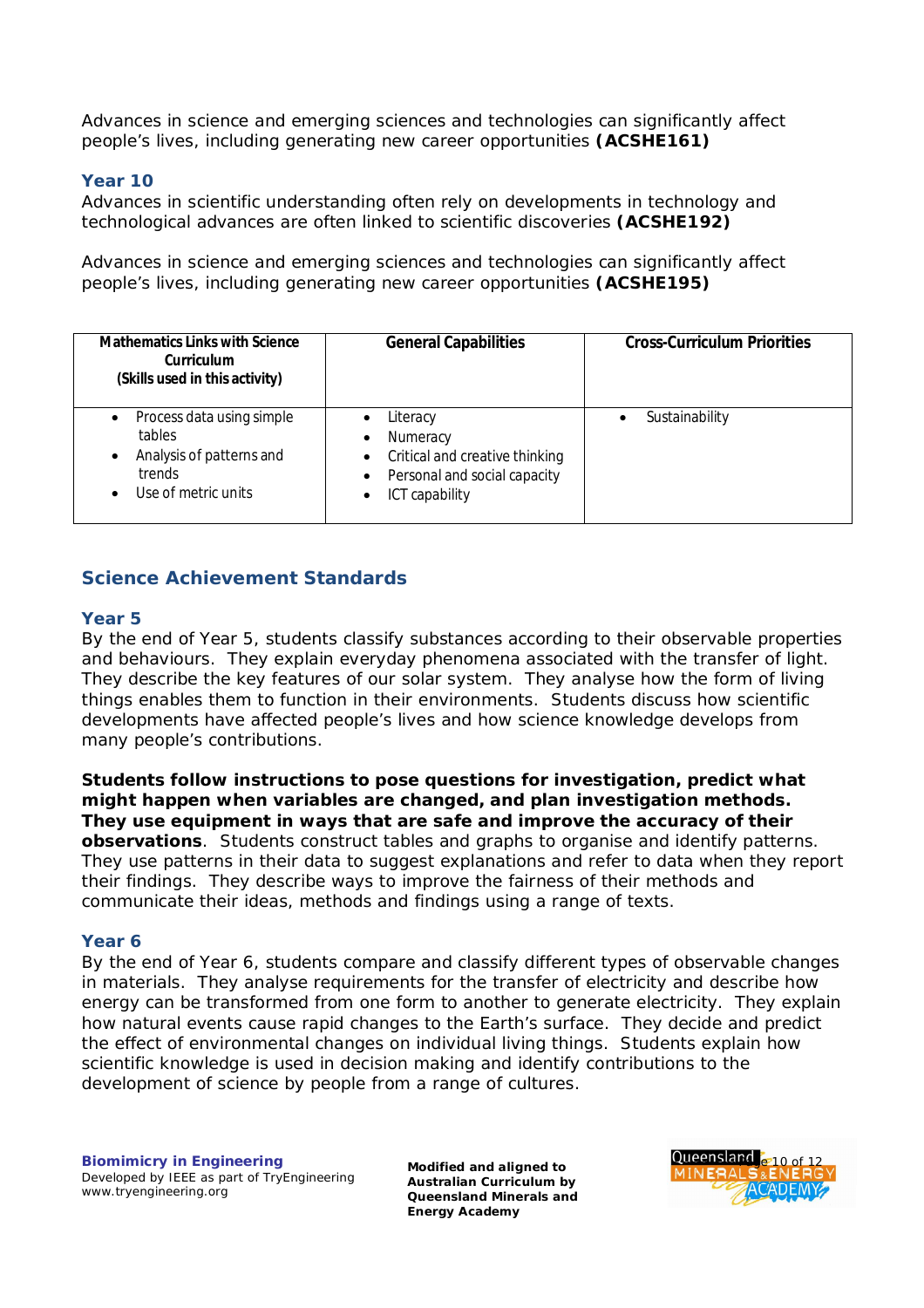*Students follow procedures to develop investigable questions and design investigations into simple cause-and-effect relationships. They identify variables to be changed and measured and describe potential safety risks when planning methods. They collect, organise and interpret their data, identifying where improvements to their methods or research could improve the data*. They describe and analyse relationships in data using graphic representations and construct multi-modal texts to communicate ideas, methods and findings.

### **Year 7**

By the end of Year 7, students describe techniques to separate pure substances from mixtures. They represent and predict the effects of unbalanced forces, including Earth's gravity, on motion. They explain how the relative positions of the Earth, sun and moon affect phenomena on Earth. They analyse how the sustainable use of resources depends on the way they are formed and cycled through Earth systems. They predict the effect of environmental changes on feeding relationships and classify and organise diverse organisms based on observable differences. Students describe situations where scientific knowledge from different science disciplines has been used to solve a real-world problem. They explain how the solution was viewed by, and impacted on, different groups in society.

Students identify questions that can be investigated scientifically. *They plan fair experimental methods, identify variables to be changed and measured. They select equipment that improves fairness and accuracy and describe how they considered safety. Students draw on evidence to support their conclusions*. They summarise data from different sources, describe trends and refer to the quality of their data when suggesting improvements to their methods. They communicate their ideas, methods and findings using scientific language and appropriate representations.

### **Year 8**

By the end of Year 8, students compare physical and chemical changes and use the particle model to explain and predict the properties and behaviours of substances. They identify different forms of energy and describe how energy transfers and transformations cause change in simple systems. They compare processes of rock formation, including the time scales involved. They analyse the relationship between structure and function at cell, organ and body system levels. Students examine the different science knowledge used in occupations. They explain how evidence has led to an improved understanding of a scientific idea and describe situations in which scientists collaborate to generate solutions to contemporary problems.

Students identify and construct questions and problems that they can investigate scientifically. *They consider safety and ethics when planning investigations, including designing field or experimental methods. They identify variables to be changed, measured and controlled*. Students construct representations of their data to reveal and analyse patterns and trends, and use these when justifying their conclusions. *They explain how modifications to methods could improve the quality of their data and apply their own scientific knowledge and investigation findings to evaluate claims made by others*. They use appropriate language and representations to communicate science ideas, methods and findings in a range of texts types.

**Biomimicry in Engineering 11 of 12 of 12 of 12 of 12 of 12 of 12 of 12 of 12 of 12 of 12 of 12 of 12 of 12 of 1**<br>Paysing 11 of 12 of 12 of 12 of 12 of 12 of 12 of 12 of 12 of 12 of 12 of 12 of 12 of 12 of 12 of 12 of 12 o

Developed by IEEE as part of TryEngineering [www.tryengineering.org](http://www.tryengineering.org)